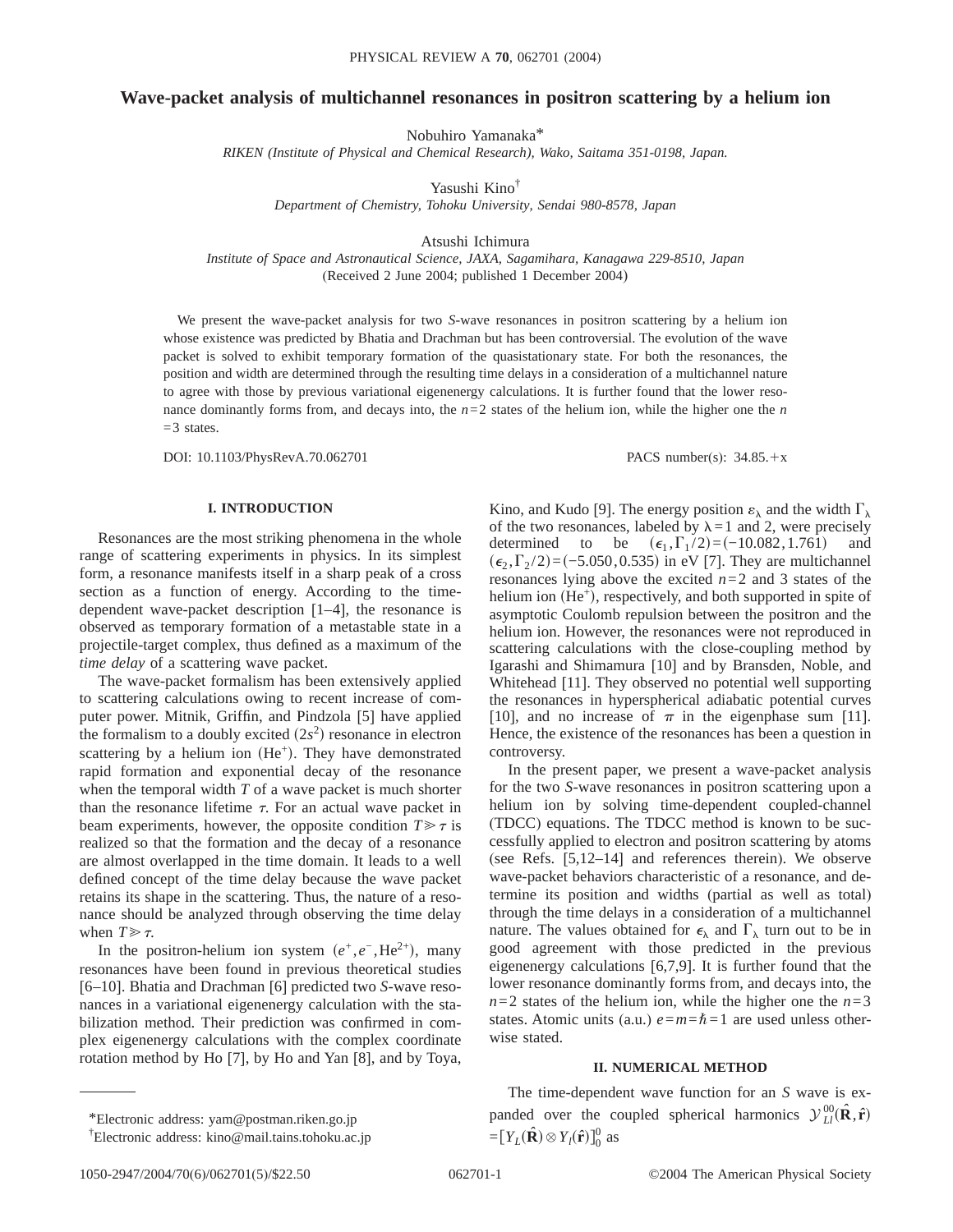$$
\Psi(\mathbf{R}, \mathbf{r}, t) = \frac{1}{Rr} \sum_{LI} \psi_{LI}(R, r, t) \mathcal{Y}_{LI}^{00}(\hat{\mathbf{R}}, \hat{\mathbf{r}}),
$$
 (1)

where **R** and **r** are the position vectors of the positron and the electron relative to the helium nucleus, *L* and *l* being the angular momenta associated with **R** and  $\hat{\bf{r}}$ . The TDCC equations for the radial function  $\psi_{Ll}(R, r, t)$  are derived [14] to be

$$
i\frac{\partial}{\partial t}\psi_{Ll}(R,r,t) = \left[T_{L1,Ll}^{00} + \sum_{L'l'} V_{LlL'l'}^{00} \right] \psi_{L'l'}(R,r,t), \quad (2)
$$

where  $A_{LL'l'}^{00} = \langle \mathcal{Y}_{L\vert}^{00} | A | \mathcal{Y}_{L'l'}^{00} \rangle$  for operators  $A = T$  and *V*. The operator *T* represents the kinetic energy including the centrifugal potential, while *V* is the Coulomb interaction among the three charged particles. The initial condition is taken as

$$
\psi_{Ll}(R,r,t=0) = g_{kL}(R)\phi_{nl}(r)\delta_{Ll} \tag{3}
$$

with the target *nl* state  $\phi_{nl}(r)$  and an incoming wave packet. The latter is given by

$$
g_{kL}(R) = \frac{1}{(w^2 \pi)^{1/4}} \exp \left[ -\frac{(R - R_0)^2}{2w^2} \right] \Phi_{kL}(R), \tag{4}
$$

where  $w$  and  $R_0$  are the width and the position of the initial Gaussian envelope, and  $\Phi_{k}(R)$  an asymptotic form of the Coulomb wave function at a collision energy  $E = k^2 / 2$ . The energy spread of the incident wave packet is taken to be  $\Delta E/E = 2/(kw) \sim 20\%$ . The calculation is carried out for initial target states of  $nl = 1s$ ,  $2s$ ,  $2p$ ,  $3s$ ,  $3p$ , and  $3d$ . The expansions over *L* and *l* in Eq. (1) are truncated by 9. The TDCC equation (2) is stably solved with numerical techniques developed in Ref. [13]. Numerical accuracy has been demonstrated in previous work [13,14].

#### **III. RESULTS AND DISCUSSION**

Figure 1 shows the time evolution of probability density  $|\psi_L(R, r, t)|^2$ , for the incoming *S* wave  $(L=0)$  at  $E=3.5$  eV with the target 2*s* state. This energy corresponds to the predicted position of the lower  $\lambda=1$  resonance. The first row  $(a_1)$ – $(a_4)$  in the figure shows free propagation taking the asymptotic Coulomb potential  $R^{-1}$ ; only the initial channel  $(L,l)=(0,0)$  is populated. The wave packet comes from the right in panel  $(a_1)$ , reflects at the origin in  $(a_2)$  and  $(a_3)$ , and goes out to the right in  $(a_4)$ . In  $(a_2)$  and  $(a_3)$  are seen interference fringes of incoming and outgoing waves. In  $(a_4)$ , the packet retains the incident Gaussian shape, though the spread gets wider.

The other three rows in Fig. 1 show the propagation with full collision interaction  $2R^{-1} - |\mathbf{R} - \mathbf{r}|^{-1}$ . Panels  $(b_1) - (b_4)$ and  $(c_1)$ – $(c_4)$  indicate population in two open channels  $(L,l)=(0,0)$  and  $(1, 1)$ , respectively, while  $(d_1)-(d_4)$  in a closed channel (2, 2). In the entrance channel, the interference fringes appear in  $(b_2)$  and  $(b_3)$  the same as in  $(a_2)$  and  $(a_3)$ , though affected by the interaction in an internal region  $R$   $\leq$  30. The outgoing packet is split into two parts as shown in  $(b_4)$ . In another open channel  $(1, 1)$ , on the other hand, a packet is generated in the interaction region [see  $(c_1)$ ] and



FIG. 1. Time evolution of wave-packet density  $|\psi_{Ll}(R,r,t)|^2$  for the scattering of an *S*-wave positron with  $E=3.5$  eV by a helium ion in the 2*s* state. The first row (a) shows  $(L, l) = (0, 0)$  channel when propagating with the asymptotic Coulomb potential; the other rows (b), (c), and (d), respectively, show (0, 0), (1, 1), and (2, 2) channels when propagating with the full collision interaction. The density profiles are plotted by contours in a logarithmic scale.

grows with time [see  $(c_2)$ – $(c_4)$ ]. This represents an angular momentum transfer process,  $e^+$ +He<sup>+</sup>(2*s*)  $\rightarrow$   $e^+$ +He<sup>+</sup>(2*p*). It is found from the comparison of  $(c_4)$  with  $(a_4)$  at a common time *t*=350 that the peak position is slightly shifted toward the left, which means a time delay due to the collision.

In the closed channel  $(2, 2)$ , a hump is temporarily formed, retaining its shape as it appears, grows, decays, and disappears with time [see  $(d_1)$ – $(d_4)$ ]. This is a manifestation of a quasistationary state associated with a resonance. The extent of the hump is consistent with averaged distances among the three particles calculated in Ref. [9]. The hump has two ridges along  $r \sim 4$  and  $R = r$ ; the former comes from virtual excitation of the helium ion, while the latter from virtual formation of positronium. The positronium channel supports an attractive potential well due to the polarization force.

Figure 2 shows the time profile of a flux

$$
A_f(t) = |\langle \phi_{n'l'}(r) | \psi_{l'l'}(R_{\infty}, r, t) \rangle_r|^2, \tag{5}
$$

passing through a surface at a distance of  $R_{\infty} \sim 80$  into the two open channels  $f = n'l' = 2s$  and 2p. The time delay found in Figs.  $1(c_4)$  and  $1(a_4)$  for the  $(1, 1)$  channel is clearly confirmed in Fig. 2 as a peak shift between  $A_{2p}$  and  $A_{2s}$ (free). It is also found that the flux  $A_{2p}$  is comparable in magnitude to  $A_{2s}$ (free) of free propagation, while  $A_{2s}$ , having two humps, is smaller than  $A_{2s}$ (free) by one order. Note that the flux  $A_{1s}$ is several orders of magnitude smaller than  $A_{2s}$ (free).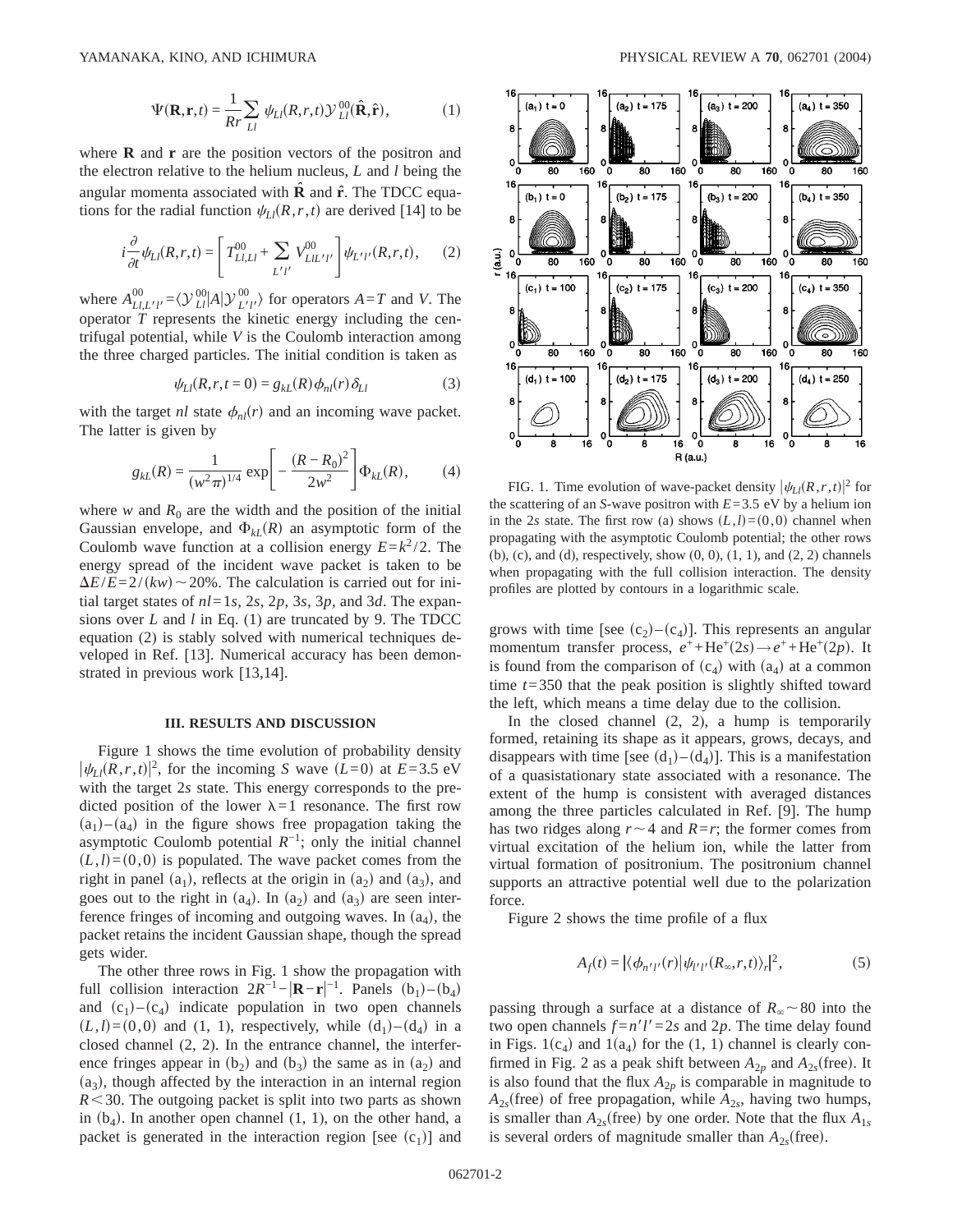

FIG. 2. Time profiles of a wave packet at *E*=3.5 eV. Solid lines represent  $A_f(t)$  obtained from the TDCC calculation with Eq. (5), while broken lines give  $A_f^r(t)$  constructed from the *S* matrix (7) with Eq. (10).

A time delay  $\langle \tau \rangle_i$  for an incident channel *i*=*nl* is calculated from the difference of mean distance  $\langle \Psi(t) | R | \Psi(t) \rangle$  at sufficiently large *t* with full interaction and that with the asymptotic Coulomb potential. Figure 3 shows the time delays obtained for  $n=1$  to 3 in the total energy  $\epsilon$  region covering the two resonances predicted. The total energy is given by  $\epsilon = E_n + E$ , where  $E_n$  is the internal energy of the *nl*-state helium ion, i.e.,  $E_1 = -54.423$ ,  $E_2 = -13.606$ , and  $E_3$ =−6.047 eV. For the target 1*s* state, the delay indicates no sign of a resonance, almost zero and constant with the energy. For the target states of 2*s* and 2*p*, however, the time delay has a maximum around  $\epsilon$ =−10 eV (*E*~3.5 eV), close to the position  $\epsilon_1$ =−10.082 eV predicted for the lower resonance. As the energy further increases, the delay decreases and turns negative; no sign of a resonance is seen around  $\epsilon_2$ =−5.050 eV predicted for the higher resonance. For the target states of 3*s*, 3*p*, and 3*d*, however, the time delay clearly indicates a peak around  $\epsilon_2$ .

We determine the resonance parameters from the time delays  $\langle \tau \rangle$  calculated. For a wave packet injected in channel *i* and ejected in channel *f*, the time delay can be represented as

$$
\tau_{if} = \text{Re}\left(-iS_{if}^{-1}\frac{dS_{if}}{d\epsilon}\right) \tag{6}
$$

with the *S*-matrix element  $S_{if}$ . Its average over final channels leads to an expression  $\langle \tau \rangle_i = \sum_f |S_{if}|^2 \tau_{if}$ , which is identical to a



FIG. 3. Time delay of wave packets for positron scattering by *nl*-state helium ions. Symbols " $2s+2p$ " and " $3s+3p+3d$ " indicate the sums of the delays over the two and three states, respectively. Solid lines represent fittings to the formula (9). The left vertical axis corresponds to the  $n=1$  and 2 states, while the right axis to the *n*  $=$  3 states.

diagonal element of the "lifetime matrix"  $Q = -i(S^{\dagger} dS/d\epsilon)$ given by Smith [15]. Taking the Breit-Wigner resonance formula for the *S*-matrix elements [16],

$$
S_{ij}^r(\epsilon) = e^{i(\Omega_i + \Omega_j)} \left( \delta_{ij} + \frac{i\sqrt{\Gamma_{\lambda i} \Gamma_{\lambda j}}}{\epsilon_{\lambda} - \epsilon - i\Gamma_{\lambda}/2} \right),
$$
 (7)

we obtain a resonance formula for the time delay,

$$
\langle \tau \rangle_i = \frac{\Gamma_{\lambda i}}{(\epsilon_{\lambda} - \epsilon)^2 + (\Gamma_{\lambda}/2)^2} + 2 \frac{d\Omega_i}{d\epsilon},
$$
 (8)

where  $\Gamma_{\lambda i}$  is the partial width for channel *i*, with a total width given by  $\Gamma_{\lambda} = \sum_i \Gamma_{\lambda i}$ , and  $\Omega_i$  is the background phase shift. As shown in Ref. [17], if  $\Omega_i$  varies rapidly around  $\epsilon_{\lambda}$ , its effect may appear to enhance and suppress the first term as if it gave rise to a resonance behavior. For the convenience of incorporating such a background contribution, we employ in the present analysis an effective formula with an additional parameter  $\alpha$ ,

$$
\langle \tau \rangle_i = \frac{\alpha \Gamma_{\lambda i}}{(\epsilon_{\lambda} - \epsilon)^2 + (\Gamma_{\lambda}/2)^2} + 2 \frac{d\Omega_i'}{d\epsilon}.
$$
 (9)

This expression is associated with the definition of resonance as the maximum of the time delay. The formula (9) is derived [1] from a Taylor expansion of the reciprocal of time delay around its peak position  $\epsilon_{\lambda}$ ,  $\langle \tau \rangle^{-1} = a_0 + a_2(\epsilon - \epsilon_{\lambda})^2 + O((\epsilon$  $(-\epsilon_{\lambda})^3$ ). The zeroth and second order terms in the expansion are converted into the resonance term of Eq. (9), while  $O((\epsilon - \epsilon_{\lambda})^3)$  into the background term. The condition of integer  $\alpha$  would be further derived by imposing analyticity properties for the *S*-matrix elements.

The analysis of the time delay is justified when the shape of a wave packet is retained in the scattering, or equivalently when the energy spread  $\Delta E$  of a wave packet is smaller than the resonance width  $\Gamma_{\lambda}$ . This condition is realized in our treatment as seen in Fig. 2, where the time profile of  $A_{2s}$ + $A_{2p}$  is similar to that of  $A_{2s}$ (free). The parameters  $\varepsilon_{\lambda}$ ,  $\Gamma_{\lambda}$ ,  $\Gamma_{\lambda i}$ , and  $\alpha$  are determined by fitting the time delays in Fig. 3 with Eq. (9). The background contributions  $d\Omega_i'/d\epsilon$  are given by a polynomial of  $\epsilon-\epsilon_\lambda$  up to the first and second orders for the lower and higher resonances, respectively. Accuracies in the fitting are obtained to be better than 10%. The background obtained is almost flat in the lower resonance and slanting in the higher resonance.

Table I shows the resonance parameters determined in this way. The present result is in good agreement with the previous results obtained in variational eigenenergy calculations by Bhatia and Drachman [6], by Ho [7], and by Toya, Kino, and Kudo [9]. Note that the parameter values determined may involve errors due to ambiguity in describing the background and due to the finite energy spread in the wave packet. They are expected to be at most comparable to the error accompanying by the parameter fitting. In the present calculation, the sum of partial widths  $\Gamma_{1,2s}$  and  $\Gamma_{1,2p}$  accounts for the total width  $\Gamma_1$ , and similarly, the sum of  $\Gamma_{2,3}$ ,  $\Gamma_{2,3p}$ , and  $\Gamma_{2,3d}$  for  $\Gamma_2$ . All the other partial widths  $\Gamma_{1,1s}$ ,  $\Gamma_{2,1s}$ ,  $\Gamma_{2p}$ , and  $\Gamma_{2,Ps;1s}$  (with respect to the positronium 1*s* channel) are negligibly small. Hence, it is found that the lower and higher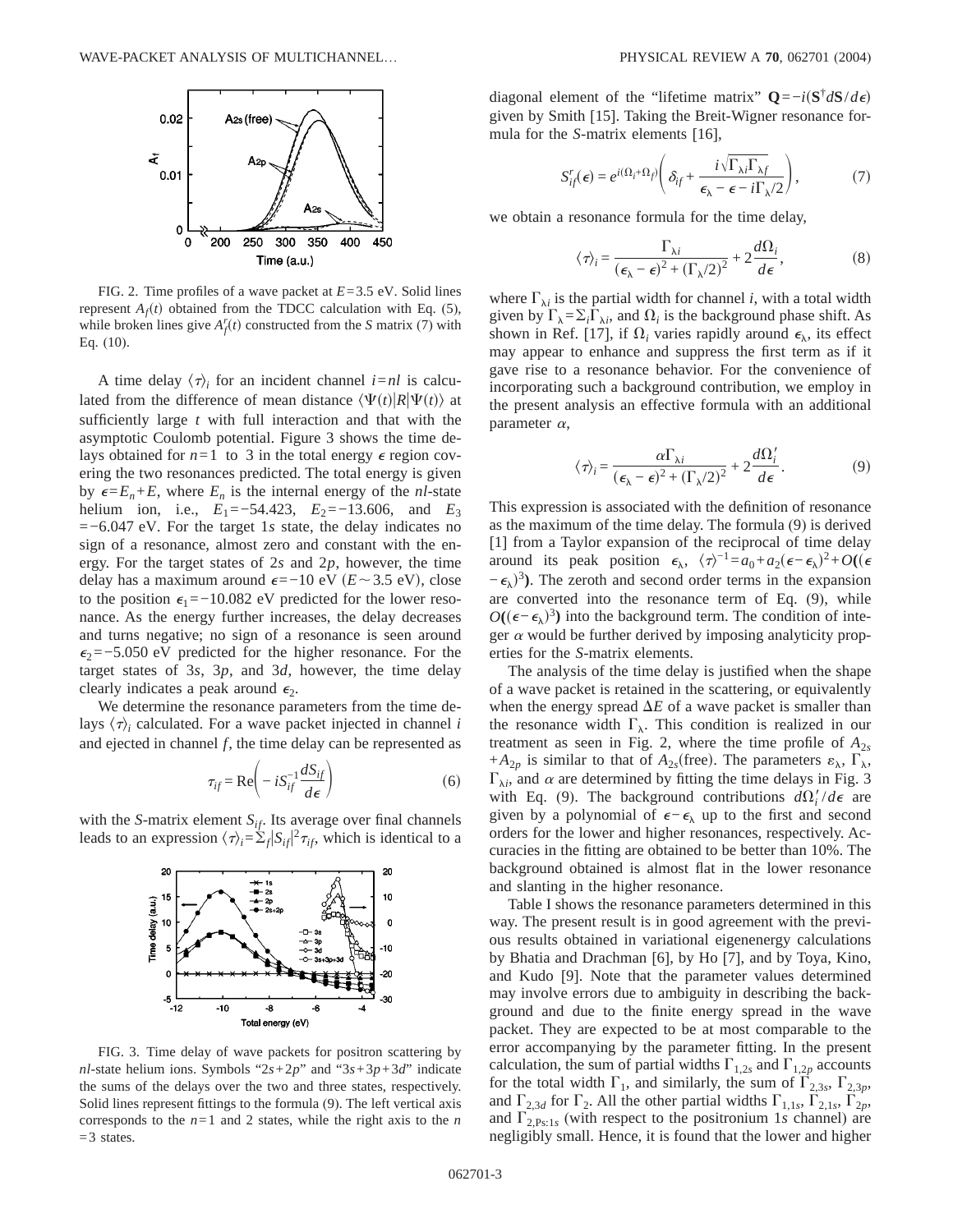|                          | $\epsilon_1$ | $\Gamma_1/2$   | $\epsilon$ | $\Gamma_2/2$ |
|--------------------------|--------------|----------------|------------|--------------|
| Bhatia and Drachman [6]  | $-9.93$      |                | $-5.31$    |              |
| H <sub>o</sub> [7]       | $-10.082$    | 1.761          | $-5.050$   | 0.535        |
| Toya, Kino, and Kudo [9] | $-10.080$    | 1.760          | $-5.050$   | 0.536        |
| Present work             | $-10.14$     | $1.85^{\rm a}$ | $-5.01$    | $0.52^b$     |

TABLE I. Resonance parameters: position  $\epsilon_{\lambda}$ , total width  $\Gamma_{\lambda}$ , and partial width  $\Gamma_{\lambda,nl}$  for the *nl* channel in eV.

 $\frac{\hbar}{\alpha} \alpha = 0.72, \ \Gamma_{1,1s}/2 = 0.00, \ \Gamma_{1,2s}/2 = 0.92, \ \Gamma_{1,2p}/2 = 0.92.$ <br>  $\frac{\hbar}{\alpha} \alpha = 0.40, \ \Gamma_{2,1s}/2 = \Gamma_{2,2s}/2 = \Gamma_{2,2p}/2 = \Gamma_{2,1s1s}/2 = 0.00, \ \Gamma_{2,3s}/2 = 0.16, \ \Gamma_{2,3p}/2 = 0.29, \ \Gamma_{2,3d}/2 = 0.06.$ 

resonances are dominantly coupled with the *n*=2 and 3 channels, respectively. The coupling with the 1*s* channel is negligible. This result is consistent with a previous study [14] for elastic scattering by the helium ion in the ground state; no resonancelike behavior was discerned in the phase shift. The parameter  $\alpha$  obtained is considerably smaller than unity for both the resonances. If we fix  $\alpha=1$  in the fitting procedure, we fail in reproducing the time delays within the polynomial expansion of  $d\Omega_i'/d\epsilon$ . Therefore, we consider that the maximum of the time delay is suppressed by a background contribution  $d\Omega_i/d\epsilon$  in Eq. (8) which seemingly takes a minimum near the resonance position.

For confirmation, we construct the time profiles at the resonance position  $\epsilon_1$  shown in Fig. 2 from the Breit-Wigner formula (7) as

$$
A'_{f}(t) = |g'_{k'l'}(R_{\infty}, t)|^{2}
$$
 (10)

with the asymptotic form of the outgoing wave

$$
g_{k'L}^r(R,t) = \int d\epsilon \, a(\epsilon) \frac{S_{if}^r(\epsilon)}{\sqrt{kk'}} \Phi_{kL}^*(R) e^{-i\epsilon t}, \tag{11}
$$

where  $\epsilon = E_n + E = E_{n'} + E'$  and  $k' = \sqrt{2E'}$ . The coefficient  $a(\epsilon)$ is determined from the initial wave packet (3) as  $a(\epsilon)$  $=\langle u_{kl}(R)\phi_{nl}(r) | \psi_{kl}(R,r,t=0) \rangle$  with the energy normalized scattering function  $u_{kl}(R)$ . The *S*-matrix elements in Eq. (11) are calculated with the formula (7) using the resonance parameters shown in Table I. The background phase shifts  $\Omega_i$ are calculated with Eqs. (8) and (9). As seen from Fig. 2, the profiles  $A_f^r$  obtained with Eq. (10) reproduce the curves of  $A_{2s}$ (free),  $A_{2s}$ , and  $A_{2p}$  obtained from the present TDCC calculation with Eq. (5). The remarkable asymmetry in size found between amplitudes  $A_{2s}$  and  $A_{2p}$  is explained also with Eq. (7);  $|S_{2s,2s}^r(\epsilon_1)|^2 \approx 0$  and  $|S_{2s,2p}^r(\epsilon_1)|^2 \approx 1$ , since  $\Gamma_{1,2s}$  $\Gamma_{1,2p} \simeq \Gamma_1/2$  and  $\Gamma_{1,1s} \simeq 0$ . Thus, the time profiles at the resonance position are explained as a multichannel resonance described by Eq. (7).

The previous scattering calculation by Bransden, Noble, and Whitehead [11] exhibits a marked increase of the eigenphase sum around the lower resonance in the form of an arctangent function, though the increase does not amount to  $\pi$ . These behaviors are consistent with the present result for the time delays. The condition of an eigenphase increase of  $\pi$  is too strict as an actual criterion of a resonance when the background phase varies rapidly with energy.

## **IV. SUMMARY**

We have presented a multichannel wave-packet analysis for the two *S*-wave resonances in positron scattering by a helium ion. The time evolution of the wave packets shows behaviors characteristic of resonances. The time delays are calculated to determine the resonance positions as well as the total and partial widths. The position and total width are in good agreement with those obtained in the previous eigenenergy calculations. It is predicted that the two resonances can be observed in positron scatterings upon excited helium ions, the lower and higher resonances upon the  $n=2$  and 3 states, respectively. The method of analyzing the time delays demonstrated in the present study would have extensive applications to resonances.

*Note added in proof:* A related work by Igarashi and Shimamura [18] was published. In this paper, they have calculated the eigenphase sum and derived a resonance formula (8) with the eigenphase theory.

#### **ACKNOWLEDGMENTS**

We are grateful to Dr. Y. Toya and Dr. M. Kamimura for helpful discussion. N.Y. appreciates support by the Special Postdoctoral Researchers Program of RIKEN. Y.K. wishes to acknowledge the Grant-in-Aid for Scientific Research, Ministry of Education and Culture, and the Inoue Foundation for Science for their generous financial support. The computation was partially carried out on the VPP5000 at JAERI and the VPP700E at RIKEN.

- [1] M.L. Goldberger and K.M. Watson, *Collision Theory* (John Wiley & Sons, New York, 1964).
- [3] J.R. Taylor, *Scattering Theory: The Quantum Theory of Nonrelativistic Collisions* (John Wiley & Sons, New York, 1972).
- [2] R.G. Newton, *Scattering Theory of Waves and Particles* (Springer-Verlag, New York, 1966).
- [5] D.M. Mitnik, D.C. Griffin, and M.S. Pindzola, Phys. Rev. Lett.

[4] S. Yoshida, Annu. Rev. Nucl. Sci. **24**, 1 (1974).